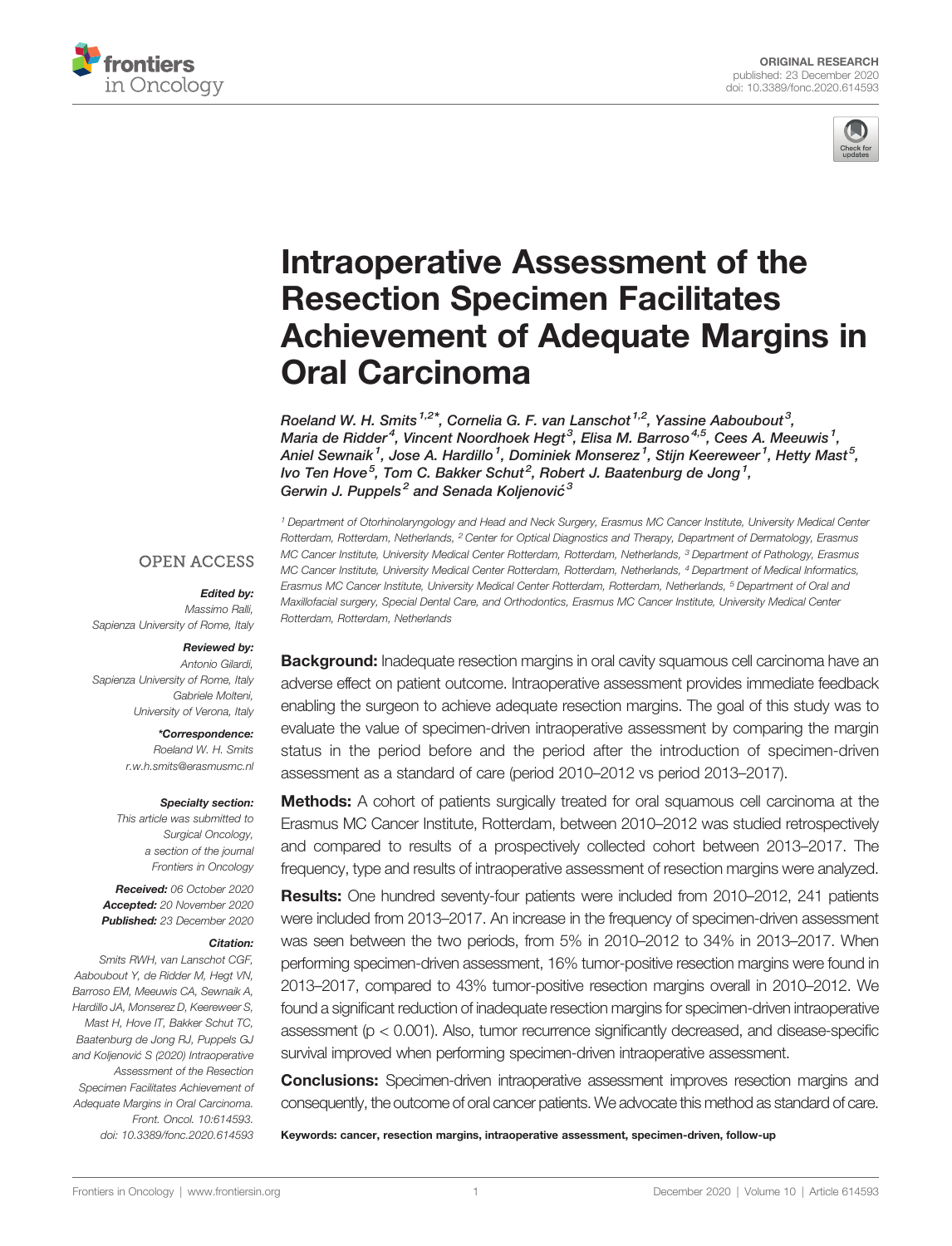# INTRODUCTION

Patients with inadequate tumor resection margins often receive adjuvant treatment (radiotherapy, chemoradiation and/or reoperation), which leads to higher morbidity [\(1\)](#page-7-0).

Moreover, inadequate resection margins in oral cavity squamous cell carcinoma (OCSCC) lead to a significantly worse clinical outcome [\(2](#page-7-0)–[4](#page-7-0)).

In our previous retrospective study, we found inadequate resection margins (i.e., a distance of ≤5 mm from tumor border to resection surface) in 85% of OCSCC cases based on final histopathology ([3](#page-7-0)). Equally low numbers of adequate OCSCC resections were reported by other authors [\(2,](#page-7-0) [4](#page-7-0)).

This illustrates that for the oral cavity, with its complex anatomy, inspection and palpation by the surgeon during the operation are often insufficient to warrant an adequate resection.

In order to control resection margins, intraoperative assessment by frozen sectionprocedure is available. During this procedure, the surgeon samples tissue from seemingly the most suspicious areas in the wound bed (i.e., the defect-driven intraoperative assessment). For the detection of inadequate margins during OCSCC surgery, this defect-driven frozen section procedure has been shown to have low sensitivity [\(5](#page-7-0)– [9](#page-7-0)). Moreover, this procedure is time-consuming and only a limited number of tissue samples can be examined, leading to sampling error, and resulting in underestimation of inadequate margins [\(10](#page-7-0)–[15](#page-7-0)). Furthermore, the defect-driven frozen section procedure cannot provide the exact length of resection margins (in millimeters); it can only indicate the presence of tumor-positive margins.

To overcome these limitations, the specimen-driven intraoperative assessment, performed by the surgeon and pathologist together, has been advocated. This approach provides immediate feedback on whether an additional resection is needed. Recent studies show that this type of intraoperative assessment is superior to defect-driven assessment due to better visualization, less sampling error and it has been recommended in the latest AJCC guidelines [\(4](#page-7-0), [6,](#page-7-0) [16](#page-7-0)–[21](#page-8-0)).

At our institute, this multidisciplinary approach has been introduced in 2013.

This study aimed to evaluate the value of specimen-driven intraoperative assessment by comparing the margin status in the period before and the period after the introduction of specimendriven assessment (i.e., period 2010–2012 vs period 2013–2017).

## MATERIAL AND METHODS

### Patient Selection

The study was approved by the institutional Medical Ethics Committee (MEC-2015-150). All patients treated surgically for

OCSCC in the period from October 2010–October 2012 and September 2013–January 2017 were selected for analysis.

The period from 2010–2012, when specimen-driven intraoperative assessment was not standard of care, has been described earlier ([3](#page-7-0)).

## Data Collection

A database was created containing patient characteristics (i.e., age, gender, comorbidity, smoking habit), and tumor characteristics (i.e., subsite, pathological TNM classification, differentiation grade, perineural growth, pattern of invasion).

In addition, margin status was recorded, based on both; intraoperative assessment and final histopathology. The type of intraoperative assessment was recorded as defect-driven or specimen-driven. The margins were defined based on the guidelines of the Royal College of Pathologists: >5 mm as clear, 1-5 mm as close and <1 mm as tumor-positive [\(22\)](#page-8-0). Clear margins are referred to as adequate, close and tumor-positive margins as inadequate. All cases were reviewed by one or two dedicated head and neck pathologists (S.K., V.N.H.).

Follow up data was collected from the patient files until 27-09- 2019. Data on local recurrence, regional recurrence and distant metastasis were recorded. Mortality was also recorded, including the cause of death to calculate disease-specific survival (DSS).

## Specimen-Driven Intraoperative Assessment

[Figure 1](#page-2-0) shows an example of the specimen-driven IOARM procedure. During operation, the surgeon places numbered tags in a pair-wise manner on both sides of the resection line, both superficially and deep in the wound bed ([Figure 1A](#page-2-0)). When the resection is completed, one tag of each pair remains attached to the specimen and the other tag stays in the wound bed. These tags are later used to relocate an inadequate margin in the wound bed. This relocation method was described in more detail by van Lanschot et al. [\(23](#page-8-0)).

Next, the specimen is taken to the pathology department for intraoperative assessment. The surgeon and the pathologist select an anatomical template that best illustrates the anatomical orientation of the resection specimen and wound bed ([Figure](#page-2-0) [1B](#page-2-0)). The pathologist and surgeon visually inspect and palpate the specimen to locate suspicious areas (i.e., areas on the resection surface that might have an inadequate margin). If a suspicious area is found, the pathologist makes one or more parallel (partial or complete) incisions, perpendicular to the tissue surface with a mutual distance of approximately 5 mm ([Figure 1C](#page-2-0)).

In most cases, this enables the visualization and measurement of the margin of healthy tissue on the cross-sectional side with a ruler ([Figure 1D](#page-2-0)).

If no inadequate margins are found, the surgeon can return to the operating room and close the wound. If an inadequate margin is detected on the specimen, the numbered tags enclosing such area are used by the surgeon to detect this area in the wound bed. It can then be determined if an additional resection is possible. The required thickness of the additional resection is indicated by the pathologist (in millimeters). For example, if the initial margin is 2 mm, the pathologist recommends an additional resection of

Abbreviations: OCSCC, oral cavity squamous cell carcinoma; IOARM, intraoperative assessment of resection margins; FHP, final histopathology; MC, Medical Center; MR, magnetic resonance; CT, computed tomography; ANOVA, analysis of variance; RR, relative risk; CI, confidence interval; TNM, Tumor, lymph nodes, metastasis (according to the TNM Classification of Malignant Tumors); GEE, generalized estimating equation; AJCC, American Joint Committee on Cancer.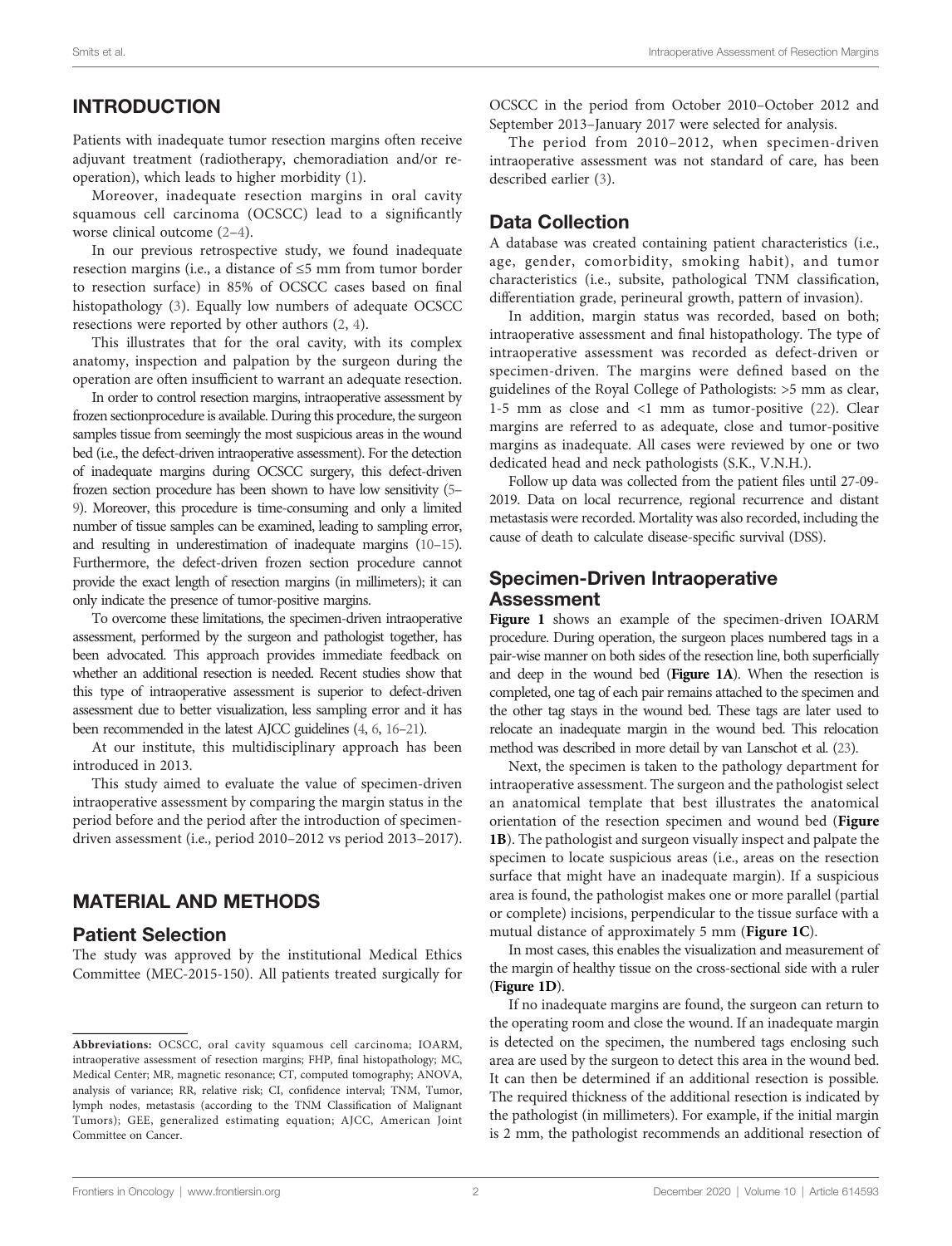<span id="page-2-0"></span>

tissue with at least 4 mm thickness to achieve a margin of more than 5 mm.

The whole specimen-driven IOARM process, including the conclusion and the recommendation for additional resection, is recorded and stored in the patient file (Figure 1E).

Next, to maintain the anatomical orientation and shape of the specimen, tissue cross sections created for intraoperative assessment are placed between two pieces of cork at the original location in the specimen, and held in place by needles (Figures 1F, G) prior to formalin fixation.

After the intraoperative assessment, the resection specimen enters the routine procedure for the final pathological examination.

## Statistical Analysis

Differences in patient and tumor characteristics between the two periods (2010–2012 vs 2013–2017) were tested with t-test for continuous variables and with a chi-square test for categorical variables. Differences between the three intraoperative assessment types (i.e., "no intraoperative assessment", "defect-driven assessment", and "specimen-driven assessment") were tested with a one-way ANOVA for continuous variables and with a chi-square test for categorical variables.

Differences in achieving adequate resection margins comparing IOARM groups were estimated with Poisson regression with robust standard errors. Crude relative risks (RR) for defect-driven assessment and specimen-driven assessment compared to no intraoperative assessment were estimated as well as RRs adjusted for gender, age, tumor size and location. Tumor subsites were: tongue, floor of mouth, alveolar process, retromolar trigone and palate. Because of the low number of patients with tumors located at the retromolar trigone and palate we decided to merge these two groups into the group 'other' for statistical analysis.

Time to local recurrence within three years after surgery was described with Kaplan-Meier estimations, and compared between groups based on margin status (i.e., >5 mm "clear", 1–5 mm "close" and <1 mm "tumor-positive") with a logrank test for trend. For comparing time to all recurrence events (local recurrence, regional recurrence, distant metastasis) complete follow-up was analysed.

For disease-specific survival, events within 2 months after surgery were omitted to exclude surgery-related mortality.

## RESULTS

#### 2010–2012

During this period, 174 patients were treated surgically for OCSCC at the Erasmus MC Cancer Institute. Patients and tumor characteristics are shown in Table 1.

IOARM was performed during 24 operations (14%), with defect-driven assessment in 16 cases (9%) and specimen-driven in 8 cases (5%) ([Table 2](#page-3-0)).

Upon final histopathological evaluation, adequate resection margins were found in 15% of cases, close resection margins in 42%, and tumor-positive resection margins in 43% of cases. Resection margins status per subsite are shown in [Table 3](#page-3-0).

## 2013–2017

In this period, 241 patients were treated surgically for OCSCC at the Erasmus MC Cancer Institute. Patients and tumor characteristics are shown in Table 1.

IOARM was performed in 146 cases (61%), as shown in [Table 2](#page-3-0).

|                    | 2010-2012<br>$n = 174$ | 2013-2017<br>$n = 241$ | p-value difference |
|--------------------|------------------------|------------------------|--------------------|
| Median age (range) | 65 (16-93)             | 67 (24 - 95)           | 0.09               |
| Male, %            | 68                     | 53                     | 0.002              |
| pT1-pT2, %         | 53                     | 71                     | < 0.001            |
| Subsite, %         |                        |                        | $0.03*$            |
| -tongue            | 41                     | 46                     |                    |
| -floor of mouth    | 27                     | 22                     |                    |
| -alveolar process  | 27                     | 17                     |                    |
| -cheek             | 5                      | 8                      |                    |
| - lip              | Ω                      | 1                      |                    |
| - other            | 0                      | 6                      |                    |

\*Difference tested after re-categorization to "tongue," "floor of mouth," "mandible," and "other."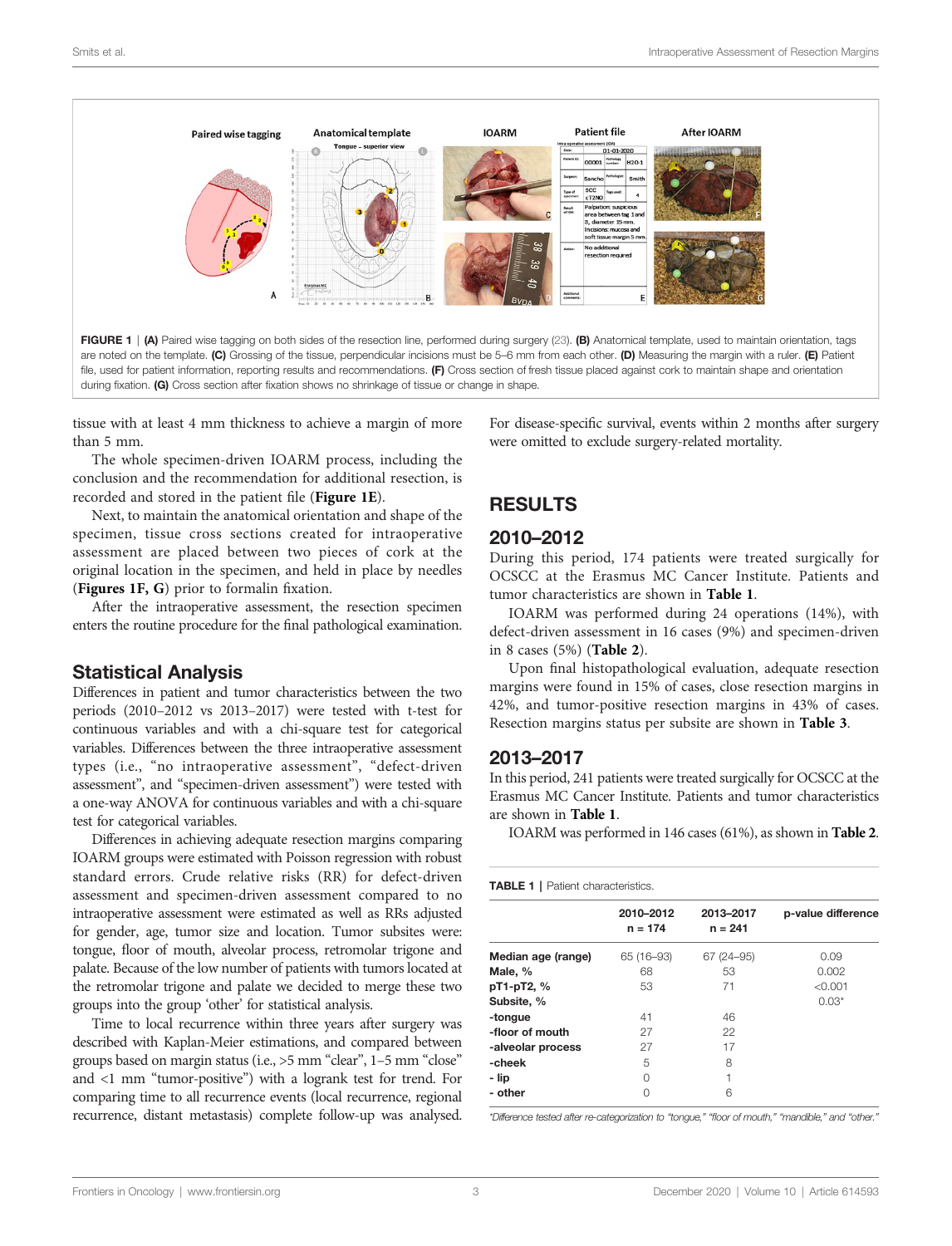<span id="page-3-0"></span>

| <b>TABLE 2</b>   Frequency and type of intraoperative assessment of resection margins. |
|----------------------------------------------------------------------------------------|
|                                                                                        |

| Type of intraoperative assessment of<br>resection margins | 2010-2012<br>$(n = 174)$ | 2013-2017<br>$(n = 241)$ |
|-----------------------------------------------------------|--------------------------|--------------------------|
| Defect-driven                                             | 9%                       | 27%                      |
| Specimen-driven                                           | 5%                       | 34%                      |
| Total                                                     | 14%                      | 61%                      |

Defect-driven intraoperative assessment was performed in 65 cases (27%), specimen-driven in 81 cases (34%).

Upon final histopathological evaluation, adequate resection margins were found in 32% of cases, close resection margins in 42%, and tumor-positive resection margins in 26% of cases. Resection margins status per subsite are shown in Table 3.

All cases, for both periods were subdivided into three IOARM groups; 1) no intraoperative assessment, 2) defect-driven assessment, and 3) specimen-driven assessment. The results are shown in Table 4.

#### Impact of Intraoperative Assessment

The impact of intraoperative assessment was investigated only from September 2013, when the comprehensive specimen-driven IOARM protocol was implemented.

Patient characteristics did not differ between the IOARM groups. When comparing tumor characteristics, significant differences were found for the subsite of the tumor, with the

specimen-driven assessment group having more tumors located at the tongue, and fewer tumors located at the alveolar process and at the 'other' subsite  $(P = 0.05)$ .

The crude relative risk of inadequate resection margins for defect-driven assessment compared to no intraoperative assessment was not significant (RR 0.93, 95% CI 0.79 to 1.09). Comparison between specimen-driven assessment and no intraoperative assessment was significant (RR 0.51, 95% CI 0.39 to 0.66). Adjusted RR of inadequate margins for defectdriven assessment was 0.93 (95% CI 0.79 to 1.09) and for specimen-driven 0.54 (95% CI 0.41 to 0.71). The results are listed in Table 5.

#### Specimen-Driven Intraoperative Assessment

The accuracy of specimen-driven IOARM was calculated by comparison of margin status based on IOARM and that from final histopathology. This resulted in an overall accuracy of 63.1%.

Final margin status, with or without additional resection, is shown in [Figure 2](#page-4-0).

In 43 cases an additional resection was performed based on specimen-driven IOARM. In 30 cases additional resection resulted in improvement; 26 from close to clear margin, and 4 cases from positive to close margin. In the remaining 13 cases margins did not improve after additional resection.

|  | <b>TABLE 3</b>   Resection margin status per subsite based on final pathology. |  |  |  |  |  |  |  |  |  |
|--|--------------------------------------------------------------------------------|--|--|--|--|--|--|--|--|--|
|--|--------------------------------------------------------------------------------|--|--|--|--|--|--|--|--|--|

|                   | Adequate  |            |           | <b>Close</b> | Tumor-positive |           |  |
|-------------------|-----------|------------|-----------|--------------|----------------|-----------|--|
|                   | 2010-2012 | 2013-2017  | 2010-2012 | 2013-2017    | 2010-2012      | 2013-2017 |  |
|                   | $n = 26$  | $n = 78$   | $n = 73$  | $n = 101$    | $n = 75$       | $n = 62$  |  |
| -tongue           | 15 (21%)  | 51 (46%)   | 40 (56%)  | 47 (42%)     | 17 (23%)       | 13 (12%)  |  |
| -floor of mouth   | 8(16%)    | 11 (21%)   | 18 (36%)  | 24 (45%)     | 24 (48%)       | 18 (34%)  |  |
| -alveolar process | 1(5%)     | 9(22%)     | 7 (37%)   | 14 (34%)     | 11 (58%)       | 18 (44%)  |  |
| -cheek            | 1(8%)     | 3(15%)     | 3(25%)    | 10 (53%)     | 8 (67%)        | 6(32%)    |  |
| -lip              | $0(0\%)$  | $3(100\%)$ | $0(0\%)$  | $0(0\%)$     | $0(0\%)$       | $0(0\%)$  |  |
| -other            | 1 (5%)    | 1(7%)      | 5(24%)    | 6 (43%)      | 15 (71%)       | 7 (50%)   |  |

TABLE 4 | Resection margin status in relation to IOA based on final pathology.

|                 | None      |           |           | Defect-driven | Specimen-driven |           |  |
|-----------------|-----------|-----------|-----------|---------------|-----------------|-----------|--|
|                 | 2010-2012 | 2013-2017 | 2010-2012 | 2013-2017     | 2010-2012       | 2013-2017 |  |
|                 | $n = 150$ | $n = 95$  | $n = 16$  | $n = 65$      | $n = 8$         | $n = 81$  |  |
| -adequate       | 24 (16%)  | 16 (17%)  | 2(12.5%)  | 15 (23%)      | $0(0\%)$        | 47 (58%)  |  |
| -close          | 62 (41%)  | 49 (52%)  | 6(37.5%)  | 31 (48%)      | 3(37.5%)        | 21 (26%)  |  |
| -tumor-positive | 64 (43%)  | 30 (31%)  | 8 (50%)   | 19 (29%)      | 5(62.5%)        | 13 (16%)  |  |

TABLE 5 | Effect of intraoperative assessment on inadequate resection margins.

|              |                 | <b>Unadjusted model</b> |            |         | Adjusted model* |            |         |
|--------------|-----------------|-------------------------|------------|---------|-----------------|------------|---------|
|              |                 | <b>RR</b>               | 95% CI     | p-value | <b>RR</b>       | 95% CI     | p-value |
| <b>IOARM</b> | None            | ret                     |            | < 0.001 | ret             |            | < 0.001 |
|              | Defect-driven   | 0.93                    | 0.79, 1.09 |         | 0.93            | 0.79, 1.09 |         |
|              | Specimen-driven | 0.51                    | 0.39, 0.66 |         | 0.54            | 0.41, 0.71 |         |

\*Adjusted for gender, age, tumor size, and location.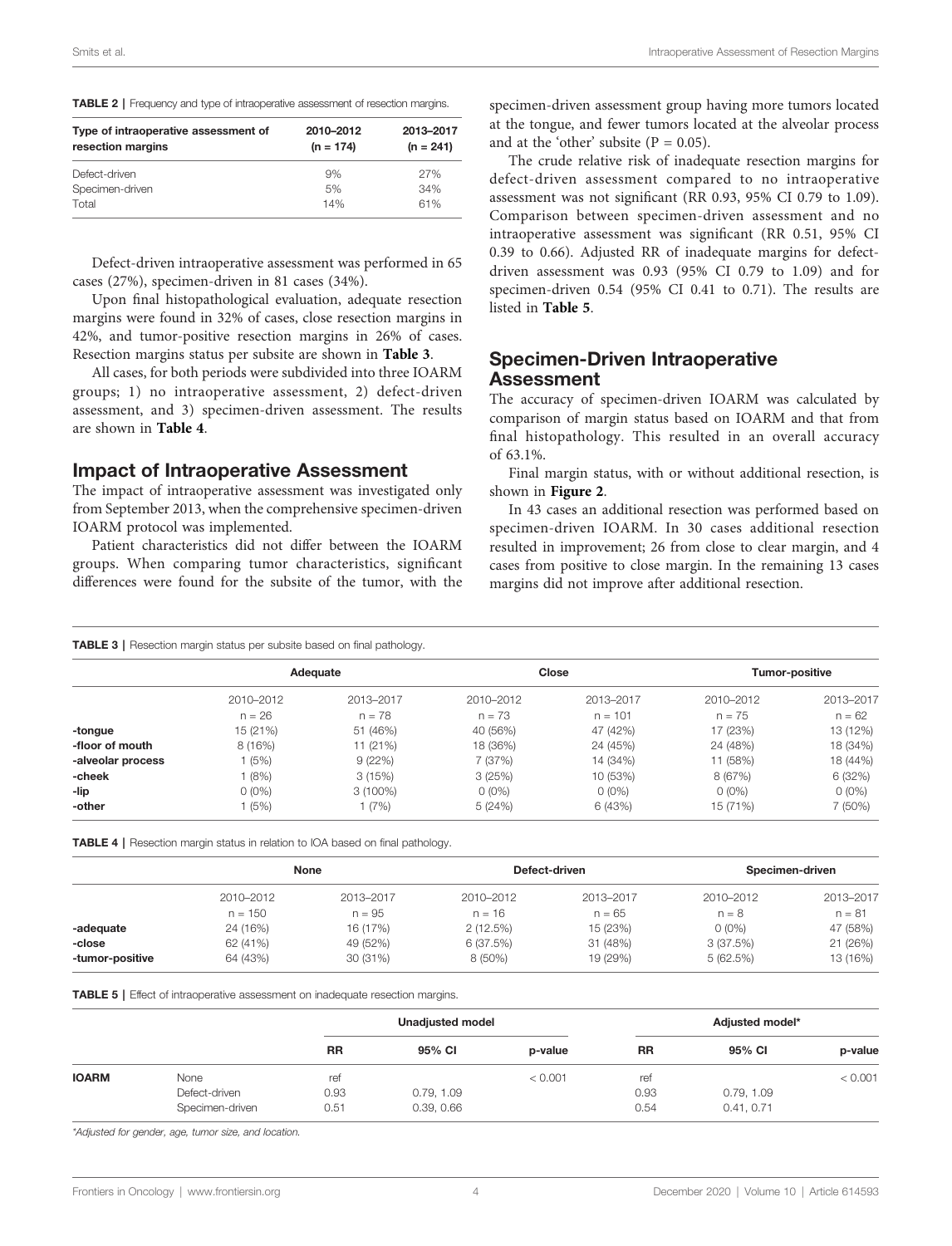<span id="page-4-0"></span>

In six cases inadequate margins were identified during IOARM but additional resection was not performed because of close proximity of vital structures.

resection margins, and close resection margins with tumorpositive resection margins, there was a significant difference (both P < 0.001). Kaplan Meier curves are shown in [Figure 5](#page-6-0).

## Tumor Recurrence Rate and Survival Based on Margin Status

Local recurrence rate within three years was 4.5% for patients with clear resection margins, 10.6% in the group with close resection margins, and 18.5% in the group with tumor-positive resection margins (logrank test for trend  $P = 0.01$ ). Kaplan Meier curves are shown in [Figure 3](#page-5-0).

The difference in occurrence of any recurrence (i.e., local, regional, distant) within 5 years was significant (logrank test for trend  $P = 0.001$ ) between the three groups; 22.2% (clear), 38.3% (close) and 48.2% (tumor-positive). Kaplan Meier curves are shown in [Figure 4](#page-5-0).

For disease-specific survival these percentages after 5 years were 15.7% (clear), 20.9% (close) and 51.7% (tumor-positive) respectively (logrank test for trend P <0.001). Pairwise comparison of clear resection margins and close resection margins showed no significant difference ( $P = 0.60$ ). However, when comparing clear resection margins with tumor-positive

# **DISCUSSION**

Of all the prognostic factors (i.e., patient and tumor characteristics) in oncological patients, surgeons and pathologists can only influence the resection margins. Adequate resection of OCSCC, as for many other tumors, is sometimes hard to achieve because of a lack of reliable intraoperative guidance and the complex anatomy of the oral cavity. These are some of the explanations why multiple studies showed a high number of inadequate resection margins for OCSCC [\(2,](#page-7-0) [4\)](#page-7-0).

To improve the status of resection margin at our institute, a comprehensive specimen-driven intraoperative assessment of resection margins has been implemented in September 2013. The procedure is performed by a dedicated team of head and neck surgeons and pathologists.

The frequency of intraoperative assessment increased from 14% for the period before 2013 compared to 61% in the period after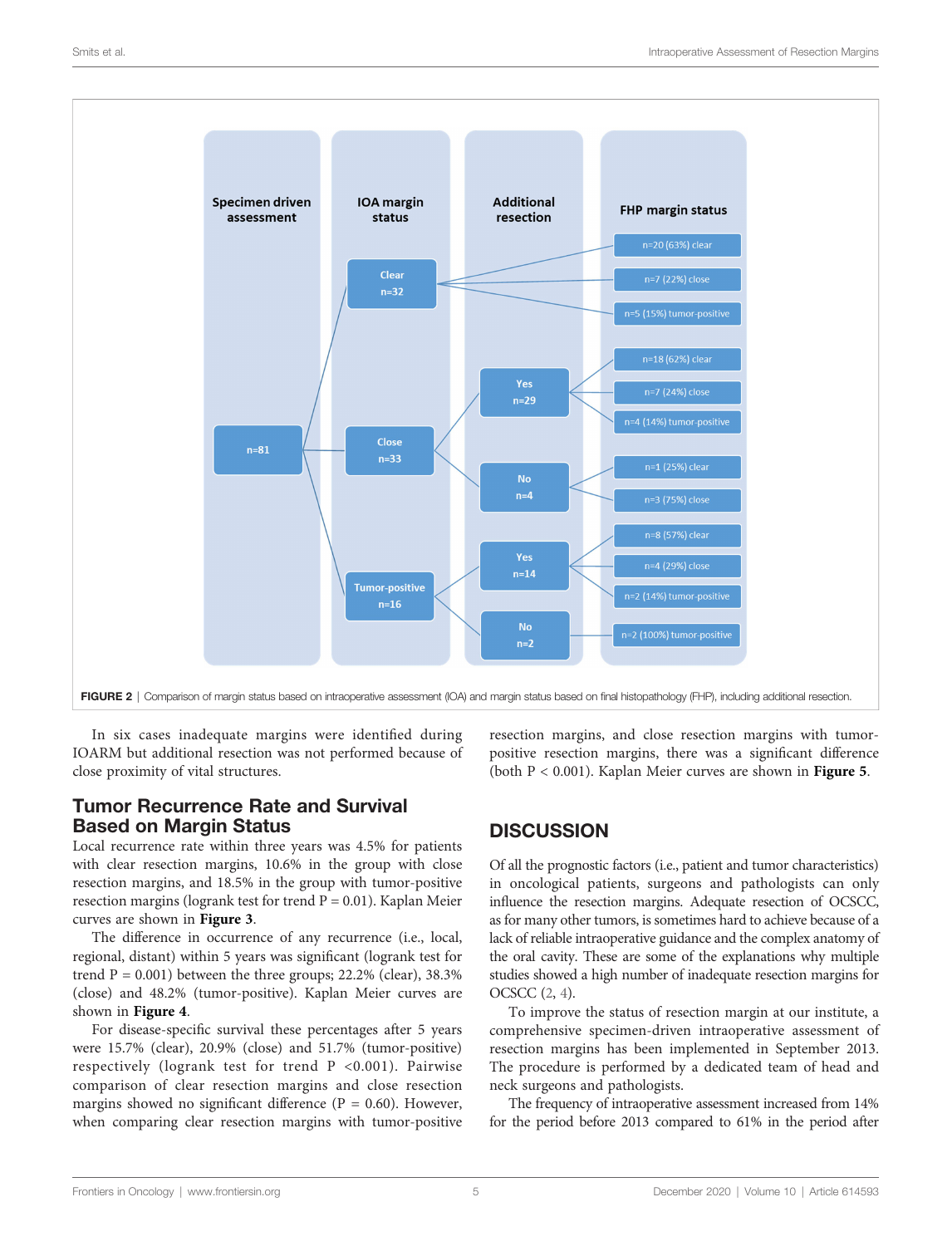<span id="page-5-0"></span>





2013, irrespective of the assessment type. Moreover, since 2013, for OCSCC, specimen-driven intraoperative assessment was performed almost seven times more often compared to the period before 2013 (34 vs. 5%). Furthermore, we saw an increase of specimen-driven intraoperative assessment from 12% in 2013 to 54% in 2017.

Comparing the resection margin status of all cases from both periods (2010–2012 and 2013–2017), with or without intraoperative assessment, we found an increase of adequate margins from 15 to 32% and a decrease in tumor-positive resection margins from 43 to 26%. Further improvement was achieved when specimen-driven intraoperative assessment was performed: 58% adequate margins and only 16% tumor-positive margins were found after 2013. A decrease of tumor-positive margins was also seen when defectdriven intraoperative assessment was performed: from 50 to 29%. This can be explained by a increase of awareness of the head and neck surgeons who participated in this study. Since our retrospective study where we showed 85% inadequate margins overall, the head and neck surgeons confirmed that they started to be more aware of inadequate margins [\(3\)](#page-7-0). This can explain the fact that tumor-positive resection margins decreased in all groups, even in the group without intraoperative assessment. The decrease of the number of tumor-positive margins was highest in the specimen-driven assessment group (62.5 to 16%.

The inadequate margins found when analyzing specimendriven intraoperative assessment from 2010–2012 are partly caused by the fact that we only started performing an extensive specimen-driven approach (as illustrated in this paper) in 2013. In the period 2010-2012 specimen-driven method was not optimal, and was only performed in eight cases, compared to 81 cases from 2013–2017.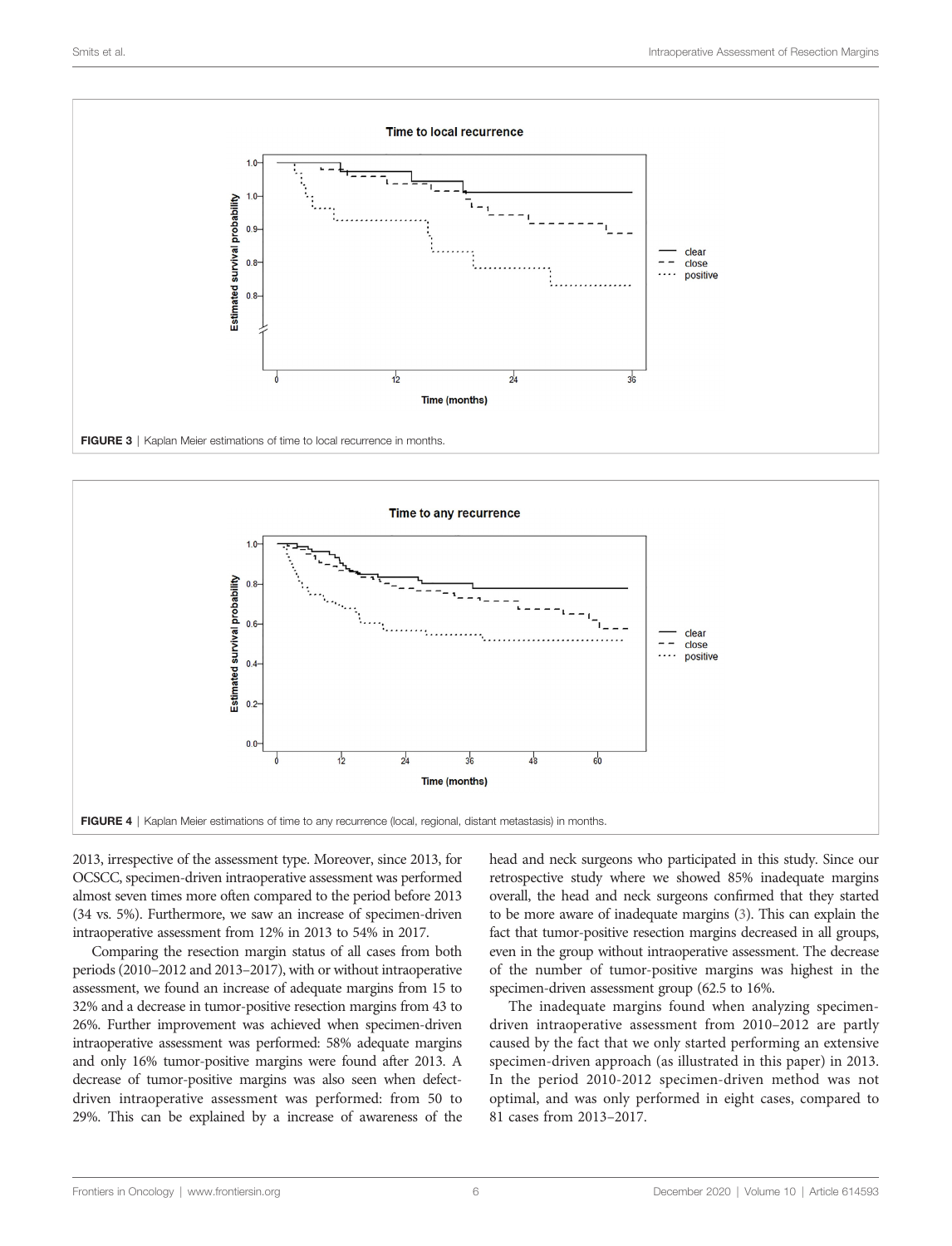<span id="page-6-0"></span>

As we have shown, adequate margins result in lower rates of local recurrence, regional recurrence, and distant metastasis. Also, disease-specific survival is significantly higher for patients with adequate margins.

This is in accordance with other studies [\(4,](#page-7-0) [6](#page-7-0), [18](#page-8-0)–[20](#page-8-0)).

We therefore advocate specimen-driven assessment as standard of care during OCSCC surgery. This is in line with the latest guidelines of the AJCC ([16\)](#page-7-0).

There is a number of possible sources of bias in this study. During surgery, it can become evident that achieving adequate resection margins is virtually impossible due to close proximity of vital structures.Although peroperative planning is of essential importance, it unfortunately does not always reflect the intraoperative situation. Preoperative images are often made weeks prior to surgery and tumor may expand in the meantime. Because complete tumor resection (R0) remains the aim of surgery, most structures in the oral cavity can be sacrificed to obtain adequate margins.On contrary, doubt about tumor invasion in of for instance major head and neck nerves or the mandible, can pose surgeon to a difficult choice at that moment, when adequate margins are warranted.

Therefore, achieving adequate resection margins can be more difficult for some locations within the oral cavity. For tongue and lip it seems to be easier to achieve an adequate margin than, for instance, for hard palate or floor of mouth, as shown in [Table 3](#page-3-0). As there were significantly more tumors of the tongue in the specimen-driven assessment group, this could influence the results. Therefore, we have adjusted results for patient and tumor characteristics, including tumor subsite.

There are limitations of specimen-driven IOARM that need to be addressed. Grossing fresh tissue is counter-intuitive to pathologists because it is more difficult than grossing fixated tissue. Grossing fresh tissue might affect the anatomical orientation and shape of the specimen, which in turn might affect final pathology assessment [\(24](#page-8-0), [25](#page-8-0)). Our specimen-driven IOARM protocol addresses this by digitally recording every step of the procedure, including the grossing of the specimen and its reconstruction on cork plates, for preservation of anatomical orientation and shape. We have not observed changes in shape or size (shrinkage) of cross sections after fixation, and we have not encountered a single case in which final pathology was affected in any way.

Performing the specimen-driven IOARM, as described here, takes additional time. We estimate that, on average, 30 min is needed including transfer of the specimen to the pathology department. In this time, sometimes the surgical procedure can be continued by performing a neck dissection, but in other cases the procedure has to be put on hold until results of IOARM are known.

Perhaps the most critical limitation of IOARM is that the method remains subjective and only a limited number of incisions can be placed on freshly resected specimen so as not to interfere with final histopathological evaluation. We found 63.1% overall accuracy of IOARM, which means that there is room for improvement.

A potential limitation of the current study is the fact that for close resection margins we use the definition of the Royal College of Pathologists, 1–5 mm. In recent years there has been much debate about the optimal resection margin for OCSCC [\(26\)](#page-8-0). Several authors suggest that resection margins between 2–3 mm could be sufficient while not hampering patient outcome ([27](#page-8-0)– [29](#page-8-0)). Still, no change of guidelines has been made, so for this study, we have chosen to stay with the 1–5 mm definition.

There is a learning curve to go through. For the pathologist, this learning curve comprises discriminating salivary gland tissue and scar tissue from tumor upon palpation and inspection, and to refine the procedure by microscopic evaluation of frozen sections. Another important aspect of the learning process is the meticulous handling of the tissue before fixation. However, the most important prerequisite is close coordination of logistics between surgeons and pathologists. Unfortunately, this will not be feasible for all clinical settings, so alternative methods or techniques should be investigated.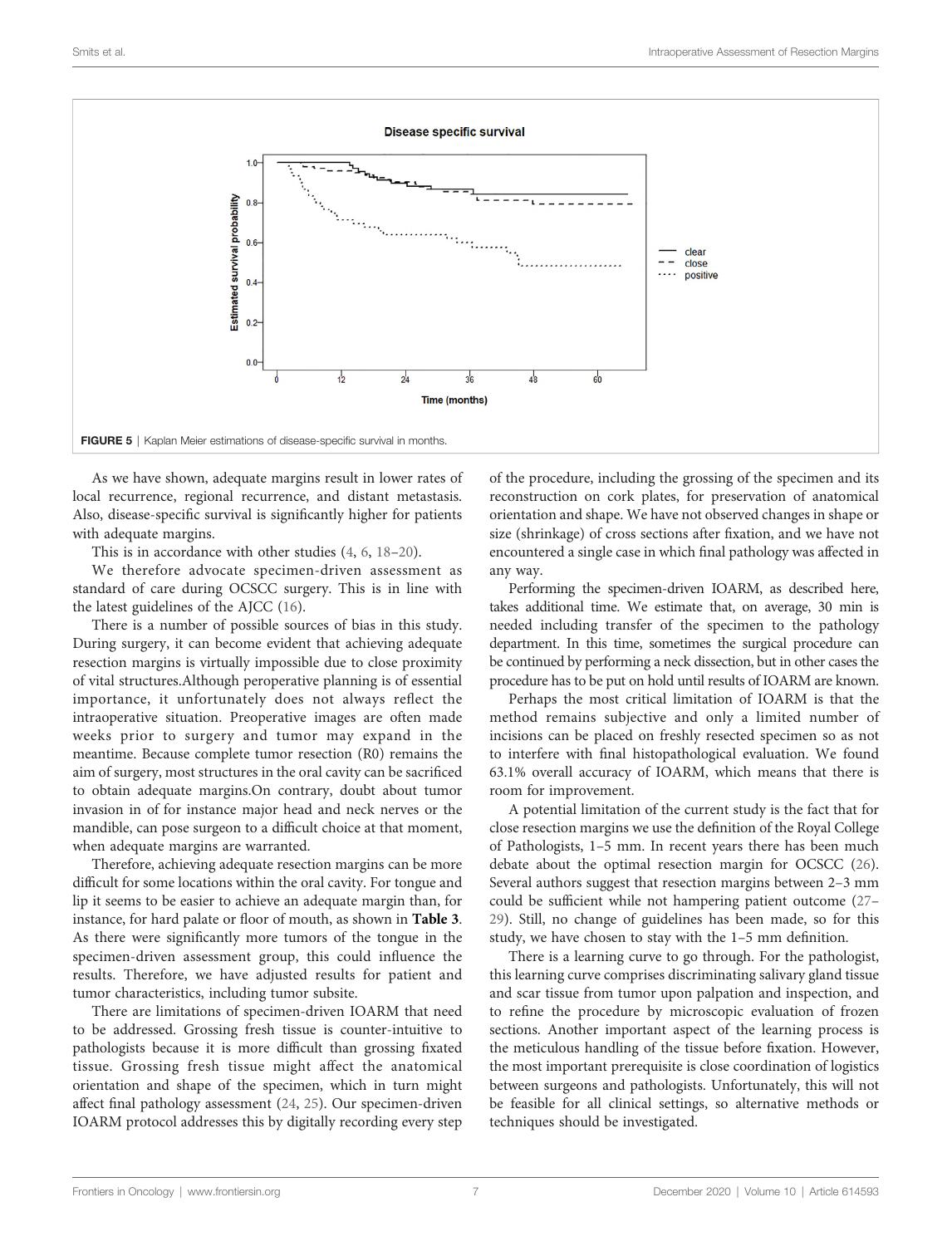<span id="page-7-0"></span>Based on the favourable results presented in this study, and despite its limitations and the additional effort, we strongly advocate the implementation of specimen-driven IOARM in OCSCC surgery.

At the Erasmus MC Cancer Institute, we are currently developing a method for OCSCC surgery guidance based on two optical techniques, fluorescence-guided surgery and Raman spectroscopy [\(30](#page-8-0), [31](#page-8-0)). The combination of these techniques is being developed to allow for a rapid and accurate specimendriven intraoperative assessment of all resection surfaces that will fit in the surgico-pathological workflow.

Only by intraoperative assessment of all resection margins, it will be possible to consistently obtain a high number of adequate margins and thereby improve the clinical outcome of OCSCC patients.

## DATA AVAILABILITY STATEMENT

The raw data supporting the conclusions of this article will be made available by the authors, without undue reservation.

## ETHICS STATEMENT

The studies involving human participants were reviewed and approved by Erasmus MC Medical Ethics Committee MEC-2015-150. Written informed consent for participation was not required for this study in accordance with the national legislation and the institutional requirements.

## **REFERENCES**

- 1. Lin A. Radiation Therapy for Oral Cavity and Oropharyngeal Cancers. Dent Clin North Am (2018) 62(1):99–109. doi: [10.1016/j.cden.2017.08.007](https://doi.org/10.1016/j.cden.2017.08.007)
- 2. Dik EA, Willems SM, Ipenburg NA, Adriaansens SO, Rosenberg AJ, van Es RJ. Resection of early oral squamous cell carcinoma with positive or close margins: relevance of adjuvant treatment in relation to local recurrence: margins of 3 mm as safe as 5 mm. Oral Oncol (2014) 50(6):611–5. doi: [10.1016/j.oraloncology.2014.02.014](https://doi.org/10.1016/j.oraloncology.2014.02.014)
- 3. Smits RW, Koljenovic S, Hardillo JA, Ten Hove I, Meeuwis CA, Sewnaik A, et al. Resection margins in oral cancer surgery: Room for improvement. Head Neck (2016) 38(Suppl 1):E2197–203. doi: [10.1002/hed.24075](https://doi.org/10.1002/hed.24075)
- 4. Varvares MA, Poti S, Kenyon B, Christopher K, Walker RJ. Surgical margins and primary site resection in achieving local control in oral cancer resections. Laryngoscope (2015) 125(10):2298–307. doi: [10.1002/lary.25397](https://doi.org/10.1002/lary.25397)
- 5. DiNardo LJ, Lin J, Karageorge LS, Powers CN. Accuracy, utility, and cost of frozen section margins in head and neck cancer surgery. Laryngoscope (2000) 110(10 Pt 1):1773–6. doi: [10.1097/00005537-200010000-00039](https://doi.org/10.1097/00005537-200010000-00039)
- 6. Maxwell JH, Thompson LD, Brandwein-Gensler MS, Weiss BG, Canis M, Purgina B, et al. Early Oral Tongue Squamous Cell Carcinoma: Sampling of Margins From Tumor Bed and Worse Local Control. JAMA Otolaryngol Head Neck Surg (2015) 141(12):1104–10. doi: [10.1001/jamaoto.2015.1351](https://doi.org/10.1001/jamaoto.2015.1351)
- 7. Ord RA, Aisner S. Accuracy of frozen sections in assessing margins in oral cancer resection. J Oral Maxillofac Surg (1997) 55(7):663–9; discussion 669- 71. doi: [10.1016/S0278-2391\(97\)90570-X](https://doi.org/10.1016/S0278-2391(97)90570-X)
- 8. Priya SR, D'Cruz AK, Pai PS. Cut margins and disease control in oral cancers. J Cancer Res Ther (2012) 8(1):74–9. doi: [10.4103/0973-1482.95178](https://doi.org/10.4103/0973-1482.95178)

# AUTHOR CONTRIBUTIONS

RS designed the study, performed intraoperative assessment of resection margins, carried out the retrospective database study, and drafted the manuscript. CL and YA performed intraoperative assessment of resection margins and drafted the manuscript. EB, IH, HM, AS, CM, DM, JH, and SKe performed intraoperative assessment of resection margins and revised the manuscript critically for important intellectual content. RJ participated in the design of the study, revised the manuscript critically for important intellectual content, and gave final approval of the version to be published. TS participated in the design of the study and revised the manuscript critically for important intellectual content. VH was responsible for the histopathological evaluation of the patient material used in this study and drafted the manuscript. GP designed the study, supervised the research group, and revised the manuscript critically for important intellectual content and gave final approval of the version to be published. SKo designed and supervised this study, was mainly responsible for the intraoperative assessment of resection margins, and for the final histopathological evaluation of the patient material used in this study and gave final approval of the version to be published. MR was responsible for the statistical analysis of the data. All authors contributed to the article and approved the submitted version.

# FUNDING

The authors declare that this study received funding from Atos Medical BV. The funder was not involved in the study design, collection, analysis, interpretation of data, the writing of this article or the decision to submit it for publication.

- 9. Prabhu AV, Sturgis CD, Lai C, Maxwell JH, Merzianu M, Hernandez-Prera JC, et al. Improving margin revision: Characterization of tumor bed margins in early oral tongue cancer. Oral Oncol (2017) 75:184–8. doi: [10.1016/](https://doi.org/10.1016/j.oraloncology.2017.10.013) [j.oraloncology.2017.10.013](https://doi.org/10.1016/j.oraloncology.2017.10.013)
- 10. Black C, Marotti J, Zarovnaya E, Paydarfar J. Critical evaluation of frozen section margins in head and neck cancer resections. Cancer (2006) 107 (12):2792–800. doi: [10.1002/cncr.22347](https://doi.org/10.1002/cncr.22347)
- 11. Du E, Ow TJ, Lo YT, Gersten A, Schiff BA, Tassler AB, et al. Refining the utility and role of Frozen section in head and neck squamous cell carcinoma resection. Laryngoscope (2016) 126(8):1768–75. doi: [10.1002/lary.25899](https://doi.org/10.1002/lary.25899)
- 12. Gokavarapu S, Rao LM, Mahajan M, Parvataneni N, Raju KV, Chander R. Revision of margins under frozen section in oral cancer: a retrospective study of involved margins in pT1 and pT2 oral cancers. Br J Oral Maxillofac Surg (2015) 53(9):875–9. doi: [10.1016/j.bjoms.2015.08.257](https://doi.org/10.1016/j.bjoms.2015.08.257)
- 13. McIntosh ER, Harada S, Drwiega J, Brandwein-Gensler MS, Gordetsky J. Frozen section: guiding the hands of surgeons? Ann Diagn Pathol (2015) 19 (5):326–9. doi: [10.1016/j.anndiagpath.2015.07.004](https://doi.org/10.1016/j.anndiagpath.2015.07.004)
- 14. Williams MD. Determining Adequate Margins in Head and Neck Cancers: Practice and Continued Challenges. Curr Oncol Rep (2016) 18(9):54. doi: [10.1007/s11912-016-0540-y](https://doi.org/10.1007/s11912-016-0540-y)
- 15. Buchakjian MR, Tasche KK, Robinson RA, Pagedar NA, Sperry SM. Association of Main Specimen and Tumor Bed Margin Status With Local Recurrence and Survival in Oral Cancer Surgery. JAMA Otolaryngol Head Neck Surg (2016) 142(12):1191–8. doi: [10.1001/jamaoto.2016.2329](https://doi.org/10.1001/jamaoto.2016.2329)
- 16. Amin MB, Edge S, Greene F, Byrd DR, Brookland RK, Washington MK, et al eds. AJCC Cancer Staging Manual. 8th edition. S.I.P.A.J.C.o. Cancer, Editor. New York: Springer (2017). p. 85.